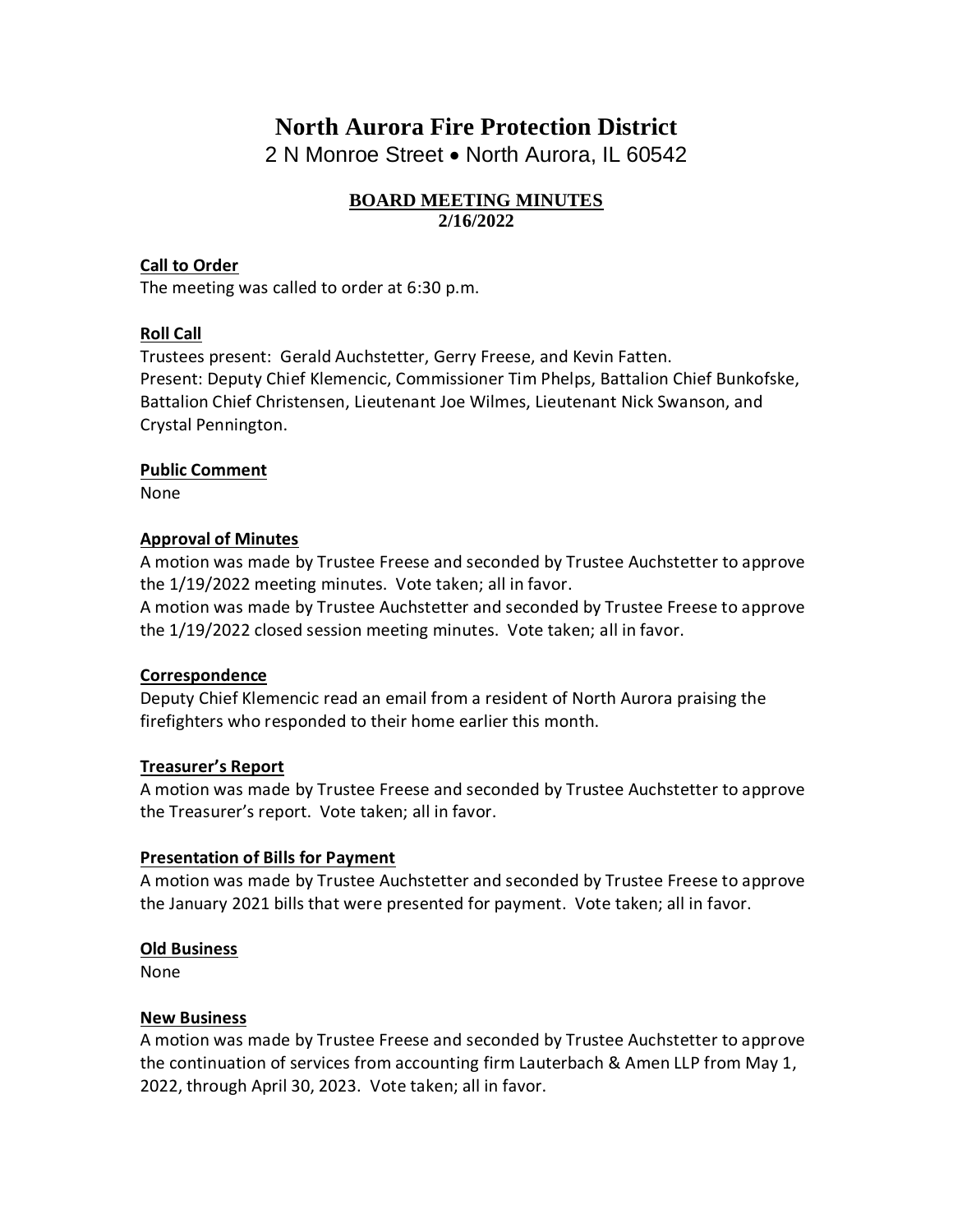## **Report of Deputy Chief**

- 1. Run Report
	- a) January 2022 252 Calls
	- b) January 2021 196 Calls
	- c) As of February 8, 2022-299, 2021-254
- 2. Anniversaries
	- a) Joshua Hobbs, Dylan Hubbs 2 Years
	- b) Eric Tapley 15 Years
	- c) Adan Lopez, Matthew Kahle 16 Years
	- d) Tim Garrett, Ryan Dietlin, Patrick Craig 17 Years
	- e) Joseph Wilmes, Nick Swanson, Joshua Rodgers, Alex Pepper 18 Years
- 3. Part Time employee Tim Garrett has decided to part ways with the department effective at the end of February.

## **Attorney's Report**

None

## **Committee Reports**

Fire station Replacement Committee

Deputy Chief Klemencic is working with Attorney Shaun Flaherty to get the referendum ready to vote on for next months meeting. He has heard nothing from the village regarding their wishes for the station replacement.

## **Trustees' Comments**

None

## **Closed Session**

A motion was made by Trustee Auchstetter and seconded by Trustee Freese to go into closed session at 7:05 pm.

A motion was made by Trustee Auchstetter and seconded by Trustee Freese to go back into open session at 7:23 pm.

## **Actions out of Closed Session**

None

# **Consideration of other matters as may lawfully come before the Board.**

None

## **Next Meeting**

The next meeting will be March 16, 2021, at 6:30 pm at North Aurora Fire Station 1.